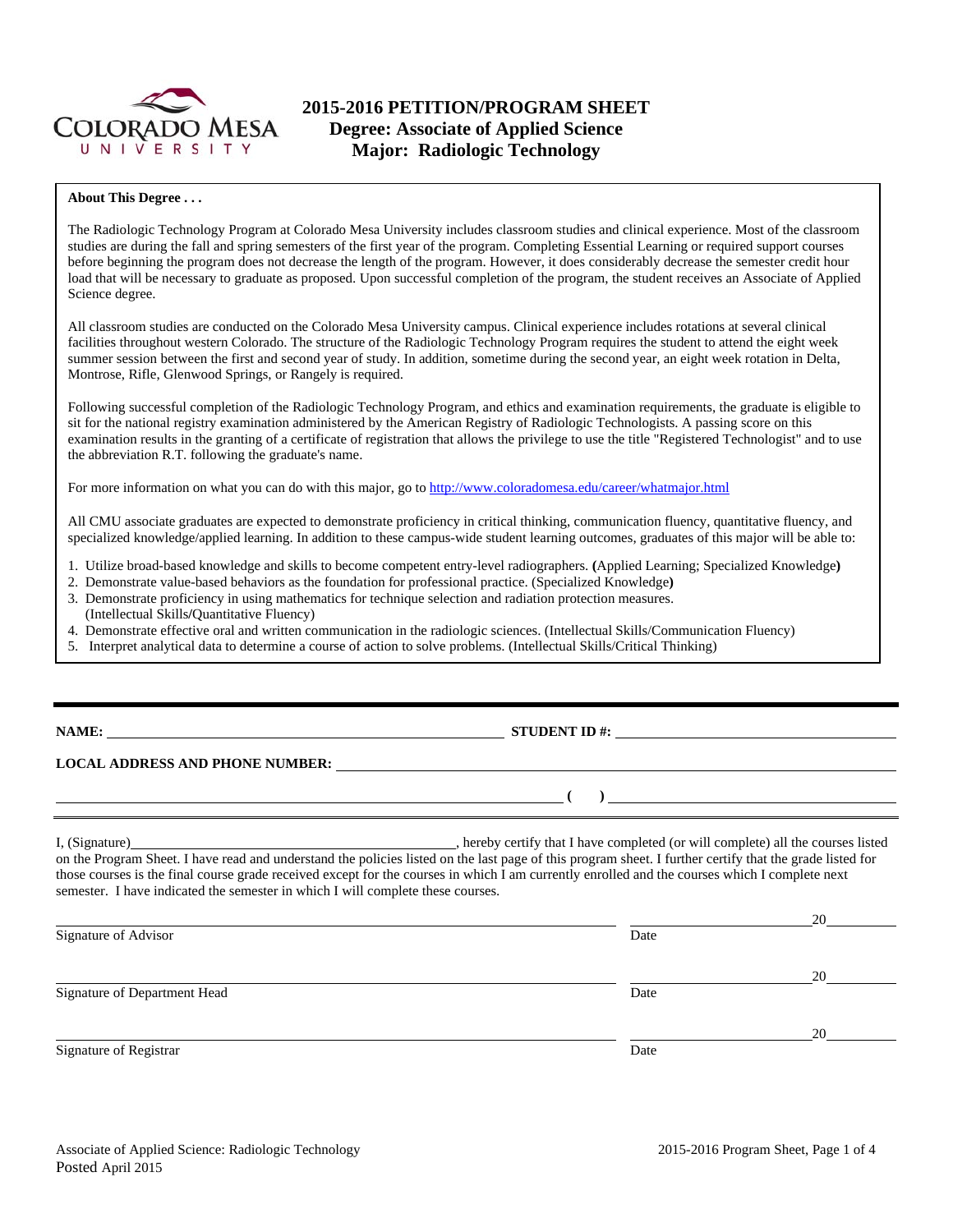#### **DEGREE REQUIREMENTS:**

- 77 semester hours total (A minimum of 15 of the final 30 semester hours of credit at CMU).
- 2.00 cumulative GPA or higher in all CMU coursework and in coursework toward major content.
- Pre-collegiate courses (usually numbered below 100) cannot be used for graduation.
- A student must follow the CMU graduation requirements either from 1) the program sheet for the major in effect at the time the student officially declares a major; or 2) a program sheet for the major approved for a year subsequent to the year during which the student officially declares the major and is approved for the student by the department head. Because a program may have requirements specific to the degree, the student should check with the faculty advisor for additional criteria. It is the student's responsibility to be aware of, and follow, all requirements for the degree being pursued. Any exceptions or substitutions must be approved by the student's faculty advisor and Department Head.
- When filling out the program sheet a course can be used only once.
- See the "Undergraduate Graduation Requirements" in the catalog for additional graduation information.

#### **ESSENTIAL LEARNING REQUIREMENTS** (Minimum 15

semester hours) See the current catalog for a list of courses that fulfill the requirements below. If a course is on the Essential Learning list of options and a requirement for your major, you must use it to fulfill the major requirement and make a different selection within the Essential Learning requirement. The Essential Learning capstone course and corequisite Essential Speech course (required for bachelor's degrees) cannot be used as options for the below requirements.

| Course No Title                                            |                | Sem.hrs Grade Term/Trns                  |
|------------------------------------------------------------|----------------|------------------------------------------|
| <b>Communication</b> (6 semester hours)                    |                |                                          |
| ENGL 111 English Composition                               | 3              |                                          |
| $ENGL 112*$ English Composition                            | 3              | <u> 1999 - Johann Barnett, politik e</u> |
| <b>Math</b> (Minimum 3 semester hours)                     |                |                                          |
| MATH 113 <sup>*</sup> College Algebra or higher            | $\overline{4}$ |                                          |
| Social Sciences, Natural Science, Fine Arts, or Humanities |                |                                          |
| (Minimum 6 semester hours) PSYC 150 recommended.           |                |                                          |
|                                                            |                |                                          |
|                                                            | 3              |                                          |
| <b>WELLNESS REQUIREMENT</b> (2 semester hours)             |                |                                          |
| <b>Health and Wellness</b><br><b>KINE 100</b>              |                |                                          |
| KINA 1                                                     |                |                                          |

Course No Title Sem.hrs Grade Term/Trns

#### **Foundation Prerequisites Courses** (4 semester hours)

BIOL 209 Human Anat & Physiology  $\frac{3}{3}$ BIOL 209L Human Anat & Physiology Lab 1

#### **ASSOCIATE OF APPLIED SCIENCE IN RADIOLOGIC TECHNOLOGY COURSE REQUIREMENTS**

(55 semester hours) These courses must be completed in sequence and may only be taken after acceptance in the Radiologic Technology Program.

#### **Didactic Courses** (27 semester hours)

| <b>RTEC 120</b> | Intro to Radiologic Technology              |                |  |
|-----------------|---------------------------------------------|----------------|--|
|                 | and Patient Care                            | 3              |  |
| <b>RTEC 121</b> | Radiographic Anatomy and                    |                |  |
|                 | Positioning I                               | $\overline{c}$ |  |
| RTEC 121L       | Radiographic Anatomy and                    |                |  |
|                 | Positioning I Lab                           | 1              |  |
| <b>RTEC 122</b> | Principles of Radiographic                  |                |  |
|                 | Exposure                                    | 2              |  |
| RTEC 122L       | Principles of Radiographic                  |                |  |
|                 | Exposure Lab                                | 1              |  |
| <b>RTEC 123</b> | Digital Imaging                             | $\overline{c}$ |  |
| <b>RTEC 131</b> | Radiographic Anatomy and                    |                |  |
|                 | Positioning II                              | $\overline{c}$ |  |
| RTEC 131L       | Radiographic Anatomy and                    |                |  |
|                 | Positioning II Lab                          | 1              |  |
| <b>RTEC 133</b> | <b>Imaging Equipment</b>                    | $\overline{c}$ |  |
| RTEC 133L       | Imaging Equipment Lab                       | 1              |  |
| <b>RTEC 135</b> | Radiation Biology & Protection 2            |                |  |
| <b>RTEC 251</b> | Radiographic Pathology                      | 3              |  |
| <b>RTEC 255</b> | Radiographic Assessment I                   | 1              |  |
| <b>RTEC 261</b> | Radiographic Review                         | 3              |  |
| <b>RTEC 265</b> | Radiographic Assessment II                  | 1              |  |
|                 |                                             |                |  |
|                 | <b>Clinical Courses</b> (28 semester hours) |                |  |
| <b>RTEC 114</b> | Radiographic Clinical                       |                |  |
|                 | Experience I                                | $\overline{c}$ |  |
| <b>RTEC 124</b> | Radiographic Clinical                       |                |  |
|                 | Experience II                               | 4              |  |
| <b>RTEC 214</b> | Radiographic Clinical                       |                |  |
|                 | Experience III                              | 6              |  |
| <b>RTEC 224</b> | Radiographic Clinical                       |                |  |
|                 | <b>Experience IV</b>                        | 8              |  |
| <b>RTEC 234</b> | Radiographic Clinical                       |                |  |
|                 | Experience V                                | 8              |  |
|                 |                                             |                |  |

\*Required by this program

 BIOL 209 and BIOL 209L (Must be successfully completed within a five year period prior to acceptance in the Radiologic Technology Program. If the student is enrolled at the time of application, acceptance into the program will be based upon successful completed of this course. Successful completion means achieving of grade of "C" or higher.)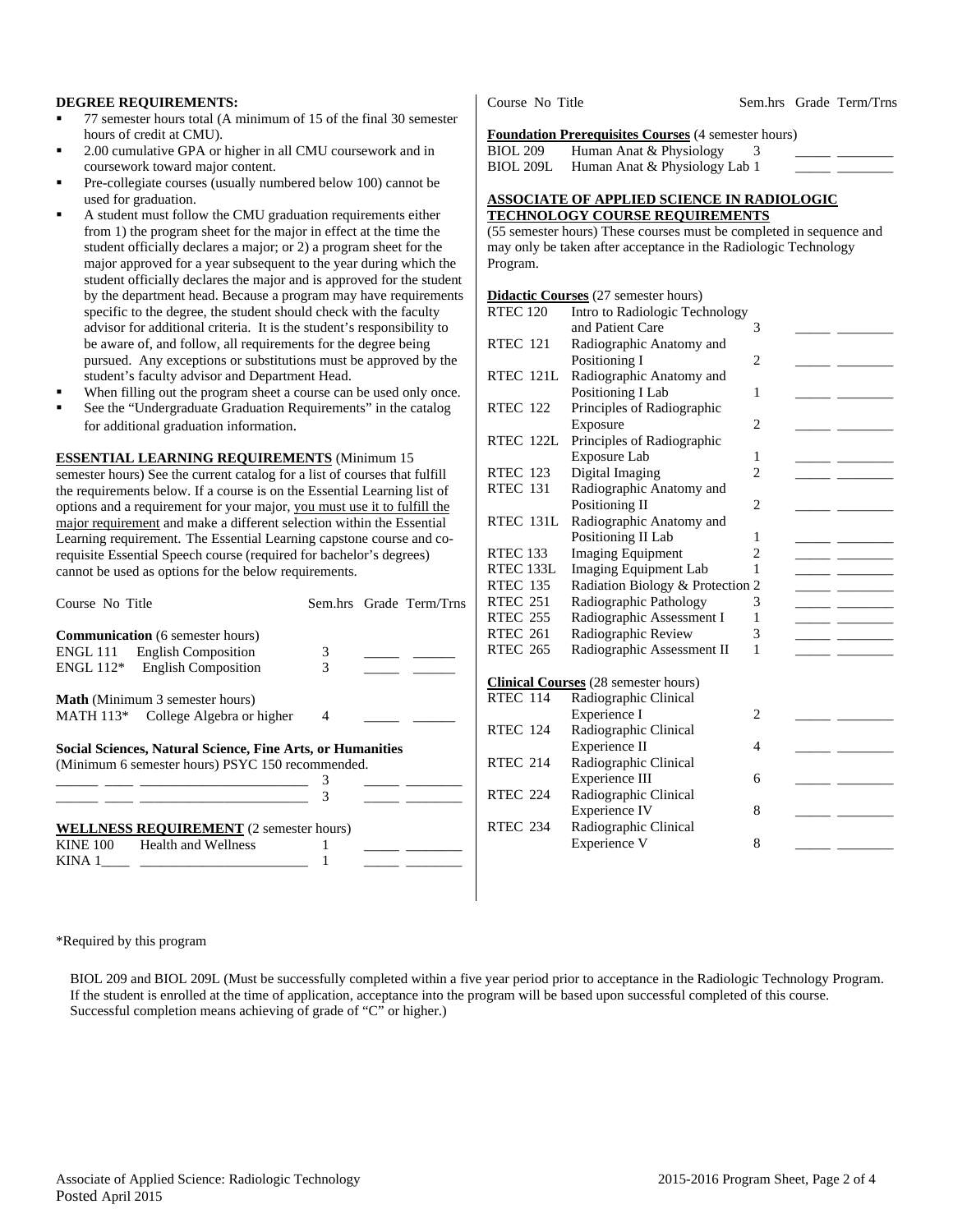### **Crosswalk between CMU and CCC Radiologic Technology curriculum**

**RTE 101, 111 (4 cr) RTEC 120 (3 cr)** Radiographic Patient Care and Patient Care and Patient Care **RTE 121 (3 cr) RTEC 121, 121L (3 cr)** 

**RTE 131 (1.5 cr) RTEC 251, 255, 265 (5cr)** Radiographic Pathology and Image Eval I Radiographic Pathology (3)

**RTE 132 (1.5 cr) RTEC 251, 255, 265 (5cr)** Radiographic Pathology and Image Eval II Radiographic Pathology (3)

**RTE 141 (3 CR) RTEC 123 (2 cr)** Radiographic Equipment/Imaging I Digital Imaging **RTE 142 (3 cr) RTEC 122, 122L (3 cr)** 

**RTE 231 (2 cr) RTEC 135 (2 cr) RTE 289 (3 cr) RTEC 261 (3 cr)** Capstone Radiographic Review Radiographic Review **RTEC 114 (2 cr)**<br>
Radiographic Internship I<br>
Radiographic Clin **RTE 182 (5 cr) RTEC 124 (4 cr) RTE 183 (7 cr)**<br>
Radiographic Internship III Radiographic Clin **RTE 281 (8 cr) RTEC 224 (8 cr) RTE 282 (8 cr) RTEC 234 (8 cr)** 

Community College RT Curriculum Colorado Mesa University RT Curriculum Introduction to Radiography Introduction to Radiologic Technology Radiologic Procedures I Radiographic Anatomy and Positioning I Radiographic Anatomy and Positioning Lab I **RTE 122 (3 cr)**<br>
Radiologic Procedures II<br>
Radiologic Procedures II<br>
Radiographic Anatomy a Radiographic Anatomy and Positioning II Radiographic Anatomy and Positioning Lab II Radiographic Assessment I (1) Radiographic Assessment II (1) Radiographic Assessment I (1) Radiographic Assessment II (1) Radiographic Equipment/Imaging II Principles of Radiographic Exposure Principles of Radiographic Exposure lab **RTEC 133, 133 L (3 cr)**  Imaging Equipment Imaging Equipment lab **RTE 221 (3 cr) RTEC 131, 131L (3 cr)** Advanced Medical Imaging Radiographic Anatomy and Positioning II Radiographic Anatomy and Positioning lab II Radiation Biology and Protection Radiation Biology and Protection Radiographic Clinical Experience I Radiographic Internship II Radiographic Clinical Experience II<br>
RTE 183 (7 cr) RTE 214 (6 cr) Radiographic Clinical Experience III Radiographic Internship IV Radiographic Clinical Experience IV Radiographic Internship V Radiographic Clinical Experience V